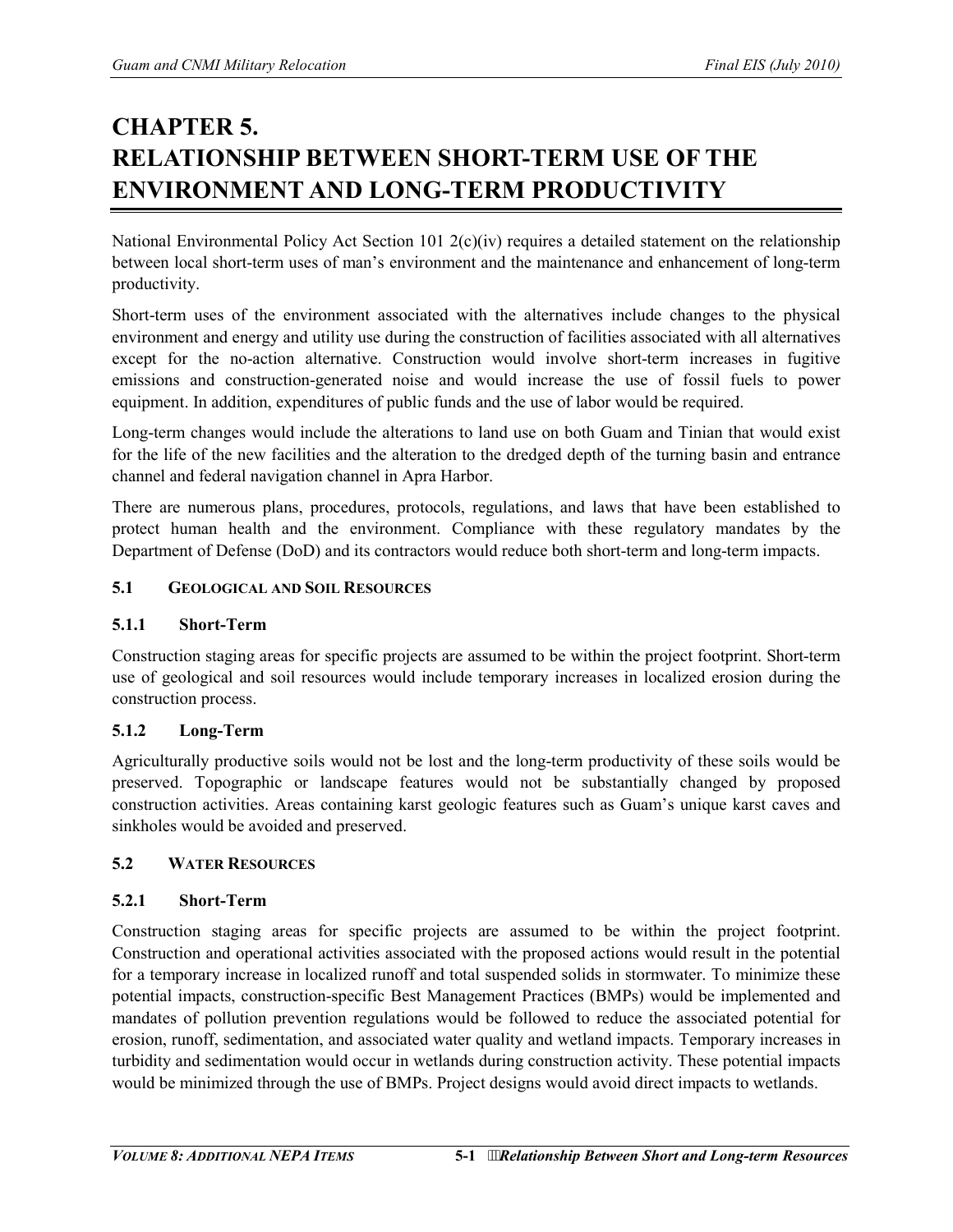The act of offshore disposal of dredged material at a U.S. Environmental Protection Agency (USEPA) approved Ocean Dredged Material Disposal Site would be a short-term use of the environment that would affect the water quality of the area at the time of disposal. The release of dredged material into the water column during disposal events has been demonstrated to cause short-term changes in dissolved oxygen, pH and turbidity with ambient conditions returning shortly after disposal operations cease.

# **5.2.2 Long-Term**

With the implementation of BMPs, low-impact development actions and low impact developmentcomparable technologies, sustainable measures, and compliance with federal and Government of Guam guidelines, surface water quality on Guam and Tinian would be protected from impacts resulting from the proposed actions.

While long-term groundwater production rates would increase, implementation of sustainability practices would reduce the amount of groundwater needed, which would help minimize impacts to groundwater availability. The resulting total annual groundwater production would be less than the sustainable yield. Monitoring of groundwater chemistry and soils would ensure no harm to existing or beneficial use.

Wetland areas would potentially be subject to localized, temporary impacts from training activity (i.e., foot traffic). However, existing training protocols encourage the avoidance of wetland areas. Vehicle traffic would avoid wetland areas during training activities. While short-term minor impacts to wetlands would occur from personnel operations, impacts would be less than significant due to the transient and low-impact nature of the activity. In addition, transient training operations would not alter the water flow to wetland areas and BMPs and compliance with federal and Government of Guam guidelines would reduce potential long-term impacts to wetlands.

The dredging associated with the proposed actions would result in long-term productivity improvements in efficient utilization of existing and proposed assets at Apra Harbor, Guam in support of the mission of the U.S. Navy Pacific Fleet. Long-term changes affecting water resources would include the alteration to the dredged depth of Apra Harbor wharf berths and navigation channel and the creation of a turning basin.

# **5.3 AIR QUALITY**

# **5.3.1 Short-Term**

Short-term changes in air quality would result from construction activities that are predicted to run from 2011 through 2014. Construction of new facilities would result in short-term increases in air emissions, but these increases would not exceed the 250 tons per year (TPY) major source threshold established in the USEPA Prevention of Significant Deterioration (PSD) regulations. PSD regulations are chosen as an emission impact significance threshold for the purposes of this EIS. Air permits for all potential existing major source or major stationary source modifications would be obtained as required by law. The PSD regulations were established to ensure that air quality in attainment areas does not significantly deteriorate as a result of construction and operation of major stationary sources and to allow future industrial growth to occur. The potential air emissions for all action alternatives were considered to have a less than significant impact if emissions for regulated pollutants were below the 250 TPY threshold established under the PSD regulations. The emissions threshold was applied for all relevant emissions from the individual components of the proposed action and the cumulative effects of the entire action.

The short-term impacts from all individual components of the actions discussed in Volumes 2 to 6 were categorized as having a less than significant impact. However, if the emissions level from aggregated actions exceeds 250 TPY level, a further impact concentration dispersion modeling was conducted to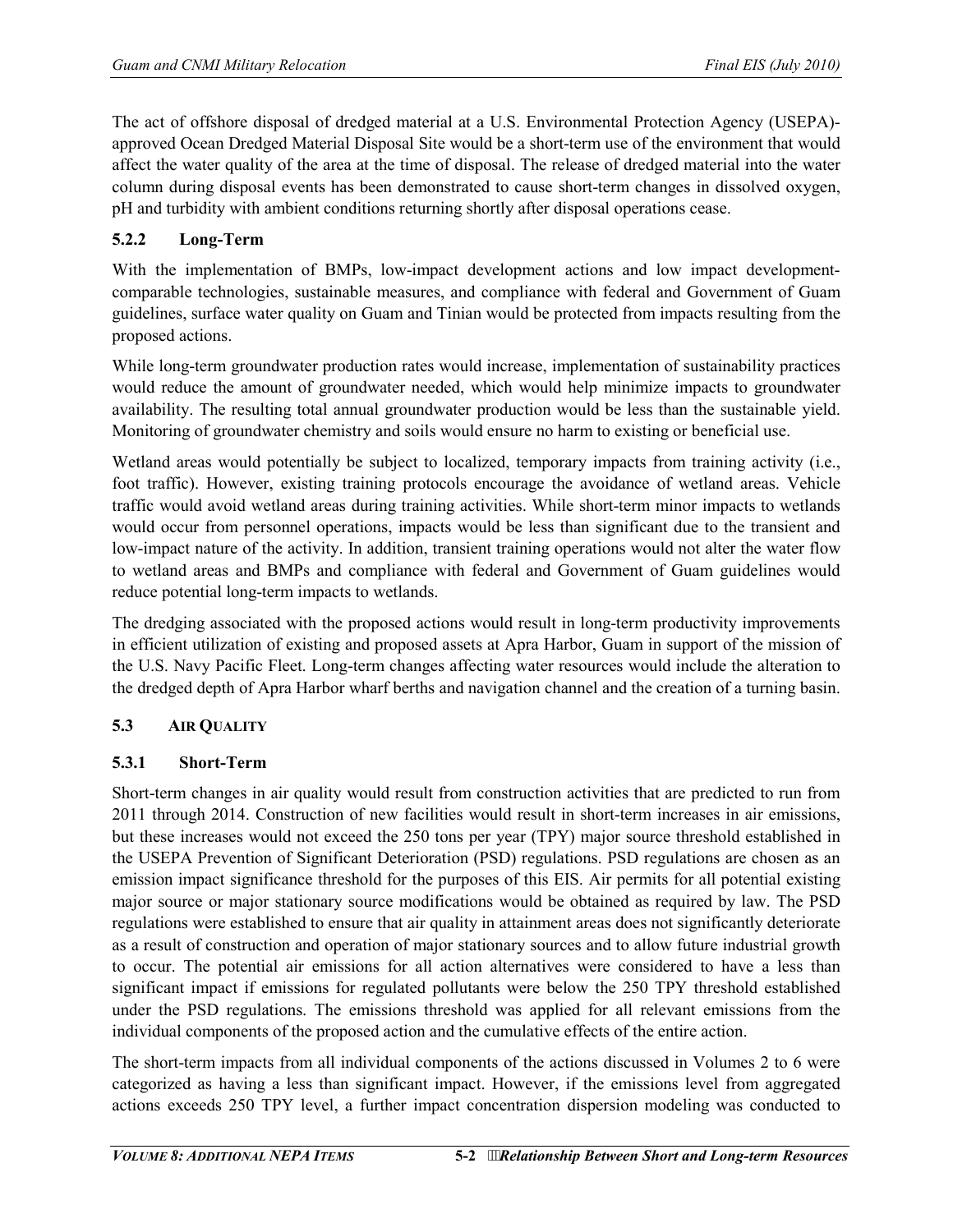further demonstrate that there is no significant air quality impact would occur during the interim construction period with the comparison of either National Ambient Air Quality Standards or other applicable impact significance levels.

Based on the results of the analyses, air emissions associated with construction are not expected to violate air quality regulations designed to protect human health and the environment and, therefore, would not degrade the short-term quality of air resources.

# **5.3.2 Long-Term**

Long-term operational emissions (2015 and after) from components of the proposed actions were evaluated to determine the significance of overall potential air emissions impacts using the impact thresholds described for short-term impacts. Operational emissions from both mobile and stationary sources were considered. The use of low sulfur diesel fuel relies on the islandwide implementation process as compared to the action Navy has to commit independently. The issue has been described in detail in Volume 6. The nonattainment status for Guam is also described in multiple Volumes of this EIS in detail given its complex designation status. Greater power production would increase overall emissions above existing conditions at existing utility sources. However, such an increase is common for any development project and does not produce long-term changes in air quality if the emissions from the power increase do not exceed the permit conditions for those sources providing extra power demand.

Mobile sources include aircraft, training vehicles, vessels, aircraft carriers, and off base and on base roadway vehicles. The predicted emissions or applicable pollutant concentrations indicate that the operation of these sources would have a less than significant impact.

Administration, maintenance, housing, and quality of life operations would receive power from stationary utility sources. However, the affected stationary utility sources would be operated below their permitted capacity under the proposed action. Therefore operating these affected sources would be in compliance with the applicable NAAQS resulting in a less than significant impact.

Based on the analyses performed for both stationary and mobile sources, from various project components described in Volumes 2 through 6, the combined impacts of air emissions due to the proposed actions are not expected to violate air quality regulations designed to protect human health and the environment and, therefore, would not degrade the long-term productivity of the air environment.

# **5.4 NOISE**

# **5.4.1 Short-Term**

Noise associated with construction activities would result in short-term increases in the ambient noise environment.

# **5.4.2 Long-Term**

Sources of noise associated with long-term operations would increase as result of increased vehicle use, aircraft operations, training range activities, vessel traffic and base operations. However, with the exception of training range noise, the long-term productivity of operations would not be affected by this increase in noise. Mitigation measures are proposed to alleviate traffic noise impacts. However, in certain areas due to existing physical conditions, sound walls are not proposed to mitigate traffic noise as they do not meet the feasible and reasonable criteria under Guam's Traffic Noise Abatement Policy. Areas with significant traffic noise that cannot be mitigated would have an affect on long-term productivity. Mitigation measures proposed for the firing ranges would reduce the impacts to long-term productivity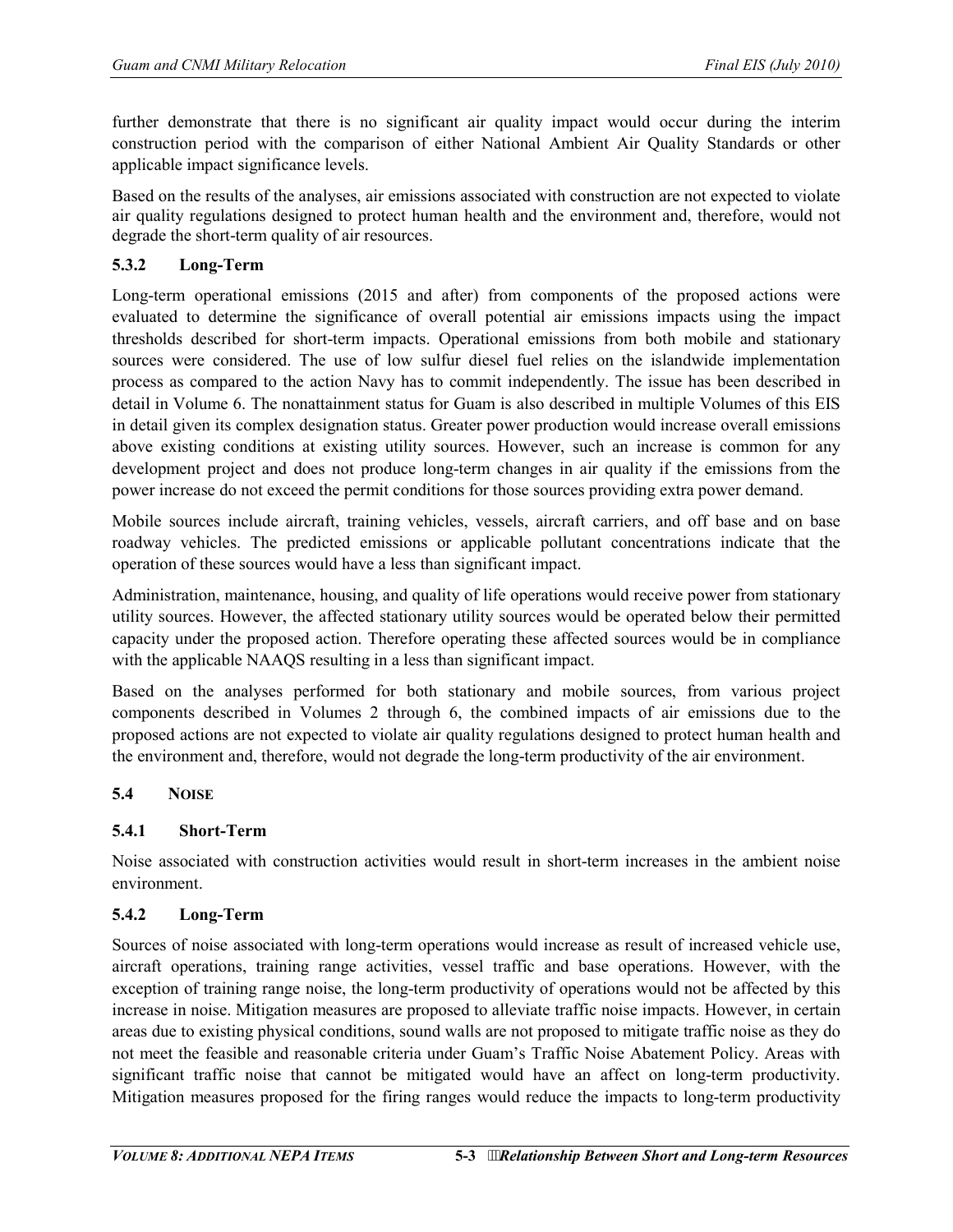due to small arms range noise. The proposed hand grenade range cannot be mitigated and would have an effect on long-term productivity.

# **5.5 AIRSPACE**

# **5.5.1 Short-Term**

Airspace requirements for the proposed actions would have no impacts on the short-term use of existing airspace.

# **5.5.2 Long-Term**

The required consultation and review process with the Federal Aviation Administration (FAA) on all matters affecting airspace use would eliminate the possibility of direct adverse impacts on airspace use in the regions of influence. Activities would be wholly contained within the proposed Special Use Airspace (SUA). The required scheduling process for the SUA by the military would eliminate the potential for adverse cumulative impacts. Increased flights by military pilots operating outside the SUA would still follow FAA regulations, minimizing the potential for adverse cumulative airspace use impacts. Individually, the proposed action would have no impact on airspace. Reduction of the amount of navigable airspace due to the establishment of new SUA for a ground firing range would be minimal and would not impact existing airspace use at either Andersen Air Force Base (AFB) or Antonio Borja Won Pat International Airport. There would be no requirement for changes to the existing arrivals and departures or flight paths within the Guam flying environment.

# **5.6 LAND AND SUBMERGED LAND USE**

### **5.6.1 Short-Term**

Construction staging areas for specific projects are assumed to be within the project footprint. Upland dewatering sites are considered temporary, but they may exist for an indeterminate amount of time and are considered a long-term impact on land use.

# **5.6.2 Long-Term**

The primary long-term land use impact is the federal acquisition of a large amount of non-federal land involving multiple land owners on Guam to support the Marine Corps Relocation. No submerged land would be acquired. Access to the acquired land would be limited to authorized military personnel, except for the proposed training range area east of Route 15. It is the intent of DoD to allow public access to the cultural and historic sites at Pagat and Marbo, during non-training periods. Restricting access to the training ranges is required to maintain public safety. Final plans concerning access to sites potentially impacted by the proposed action have not been developed. The Army and Navy proposed actions do not require land acquisition.

The proposed land uses on federal land are generally compatible with land use plans for adjacent property. The notable exception is live-fire training ranges being sited adjacent to land use plandesignated residential development. Noise contours at levels (Zone II) considered to be incompatible with residential use that would be generated by the training ranges would encroach on the community. The areas within the Zone II noise contour are generally vacant but future development would likely be impacted by the encroachment. Loss of open space would be most notable at NCTS Finegayan. The Route 15 training range would largely remain undeveloped, naturally vegetated open space because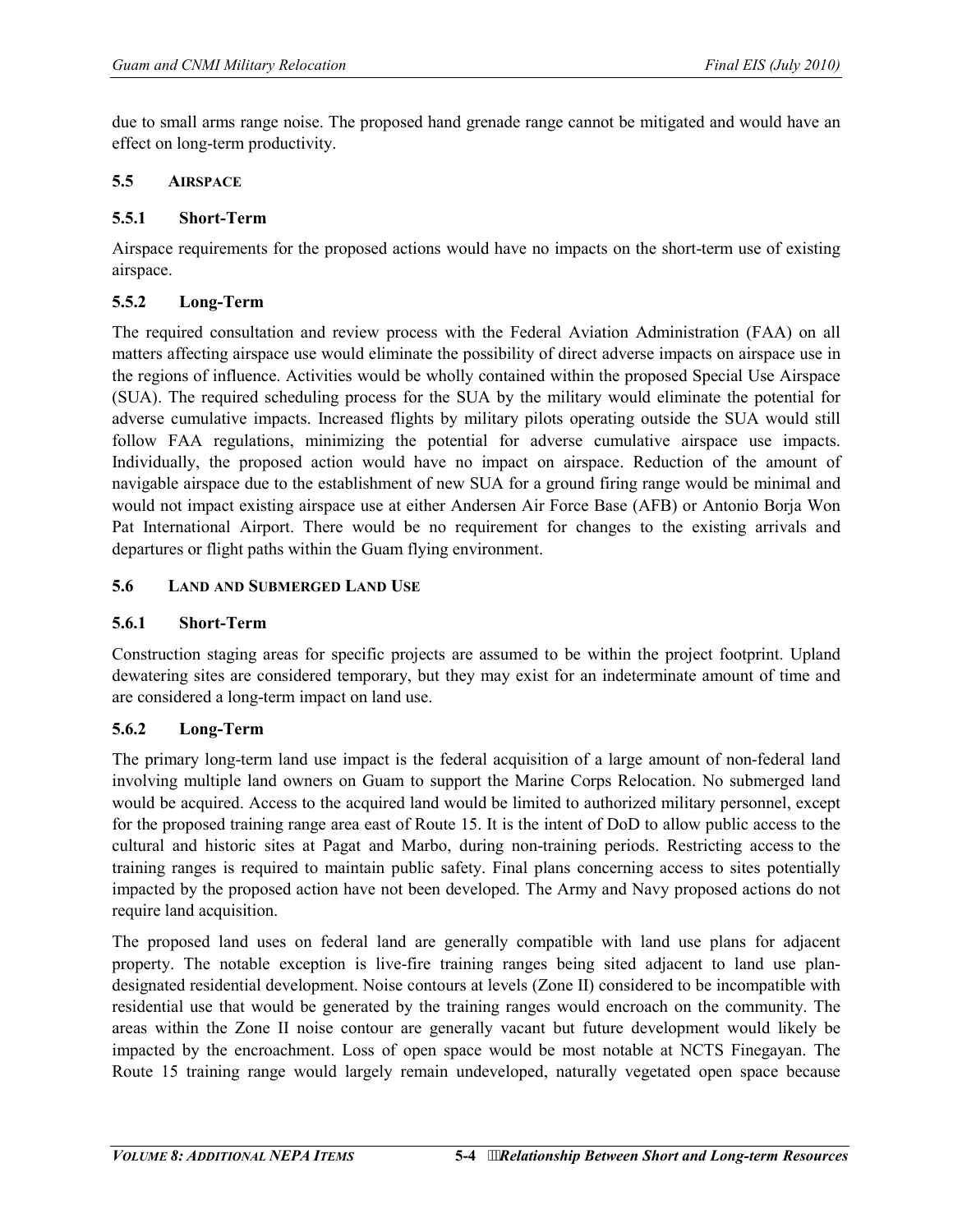development is not permitted within the surface danger zones for the training ranges. The proposed action, including roadway improvements would require relocation of some businesses.

Although there would be no submerged land acquired, access to submerged lands within the training range surface danger zones would be restricted throughout most of the year.

The upland dewatering sites would represent a long-term land use. Beneficial reuse of the existing stockpiled materials and future dredge spoils would minimize the land requirement.

On Tinian, the long-term land use impacts are associated with the new firing ranges that would 1) restrict access to the training ranges during training activities; and 2) result in some agricultural leases in the lease back area not being renewed. Leases west of 8th Avenue and east of the Rifle Known Distance Range would be retained since they are outside of the surface danger zone. There would be an increased frequency of restricted public access to the training ranges. Recreational access to the land inside the surface danger zone would be allowed during non-training periods. No land or submerged land acquisition is proposed.

#### **5.7 RECREATIONAL RESOURCES**

#### **5.7.1 Short-Term**

Construction staging areas for specific projects are assumed to be within the project footprint. Construction activities would result in short-term impacts involving traffic diversion and increased congestion on the roads accessing recreational areas. During the construction period, the population increase due to the anticipated temporary (H2B) workers and the indirect population would result in increase use of existing recreational areas, potentially stressing the public recreational areas.

# **5.7.2 Long-Term**

Although a population decrease from the construction peak would occur, the number of recreational resources users on Guam—on installations and off base—would likely increase over the course of the proposed actions. Increases in recreational resources use would likely occur at beaches and parks, scenic points, historic and cultural sites, dive spots, trails, day use resorts, golf courses, sailing venues, on installations and the rest of the island alike. Foreseeable impacts include inadequate or overcrowded facilities, such as parking, picnic shelters, restrooms, showers, boat mooring facilities, etc. Moreover, an eroded sense of enjoyment due to increased competition for opportunities among users would result at most recreational facilities (e.g., golf courses on installations, popular dive spots etc.). An increase in the number of users would accelerate deterioration of existing facilities. Furthermore, over the long-term, recreational resources will see a reduction in productivity due to increased use from population growth from both military relocation and from organic growth, unless these resources are properly maintained. Recreational resources that would be reduced in size (e.g. Dededo Buffer Strip Park reduced by roadway widening) would have a permanent long-term reduction in productivity.

A long-term trade-off of the short-term impacts would be improvement of roadways for use by recreational resources users. Additionally, within the Main Cantonment, recreational areas would be provided, thus lessening the impacts to off-site public recreational areas. Mitigation measures to develop and/or improved recreational areas for the public can reduce these impacts.

The implementation of either training alternative would result in the loss of use of Guam International Raceway, and the loss is expected to be significant because the use is unique to the island. The duration of the impact is contingent on the completion and the availability of another raceway site. The absence of the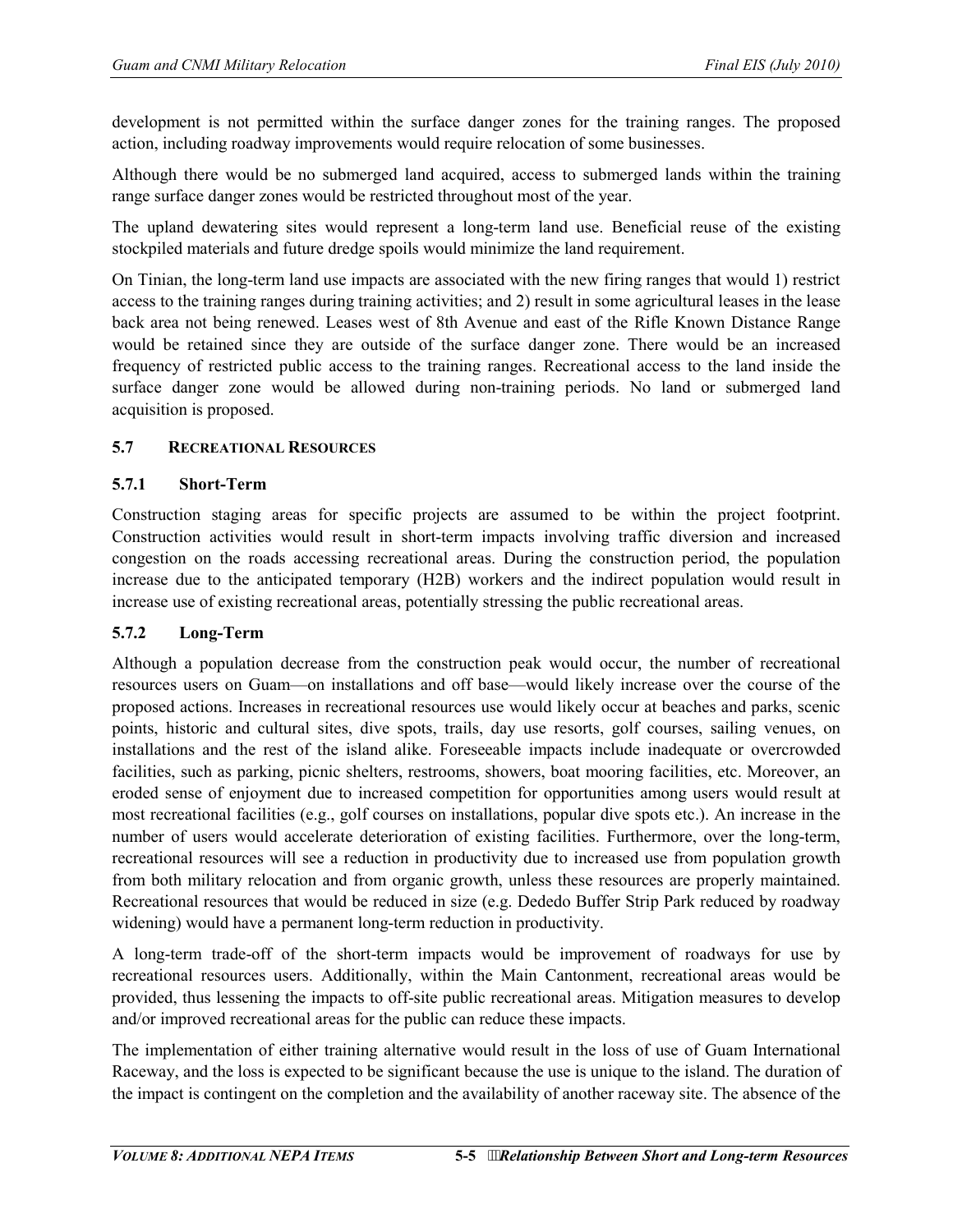Raceway may result in recreational users recreating the current Raceway uses on the streets (e.g., drag races).

### **5.8 TERRESTRIAL BIOLOGICAL RESOURCES**

#### **5.8.1 Short-Term**

There would be minimal impacts from short-term uses of biological resources such as habitat areas since few wildlife and special-status species are currently present in proposed construction areas and surveys would be conducted prior to construction for any special-status species that might be present. Construction staging areas for specific projects are assumed to be within the project footprint (footprint areas would include long-term removal of habitat areas). Short-term impacts would not preclude longterm maintenance or enhancement of biological resources.

# **5.8.2 Long-Term**

Long-term impacts would remove small amounts of primary limestone forest and ravine forest and would remove large areas of potential habitat for special-status species, including several federal, Guam, and Commonwealth of Northern Mariana Islands-listed species. However, most project areas are unoccupied by special-status species at present. Long-term impacts would also include noise, lighting and disturbance impacts on special-status species and other factors during operations. Other long-term impacts could reduce habitat quality, such as the potential for fire and spread of non-native species. These would be balanced by the implementation of plans and procedures for wildland and fire control, biosecurity and ungulate management and by enlarging or creating new ecological reserves. Implementation of the plans would improve the overall quality of habitat over current conditions.

# **5.9 MARINE BIOLOGICAL RESOURCES**

# **5.9.1 Short-Term**

Short-term uses of the environment include in-water or nearshore land-based construction activities (dredging, new aircraft carrier wharf construction, wharf refurbishing and associated utilities) and inwater vessel movement that would affect marine biological resources through decreased water quality (increased turbidity, sediment deposition, increased potential for pollutants and debris in the water, and general affects on water chemistry), increased vessel strikes, and noise and in-water reverberations. These short-term uses of the environment would affect Endangered Species Act-listed species and sensitive management unit species present in the essential fish habitat of Apra Harbor and Guam.

# **5.9.2 Long-Term**

Long-term changes to the environment include changes in dredged depths in Apra Harbor, including: the federal navigation channel; aircraft carrier turning basin and new wharf; Inner Apra Harbor Entrance Channel; and Inner Apra Harbor Wharves (Sierra and Tango). New depths would remain as such. Additionally, long-term uses of the environment include in-water or nearshore land-based operational activities (increased frequency of Marine Expeditionary Unit ships and fueling vessel transport movement and aircraft carrier visits in Apra Harbor), including recreation and recreational activities (specifically Haputo Ecological Reserve Area) that would affect marine biological resources through decreased water quality (increased ammonia nitrogen levels in wastewater discharges, increased turbidity, sediment deposition, increased potential for pollutants and debris in the water, and affects on water chemistry), increased vessel strikes, and noise and in-water reverberations. Lastly, there would be long-term uses of the coastal waters along the east coasts of Guam and Tinian where the surface danger zones for the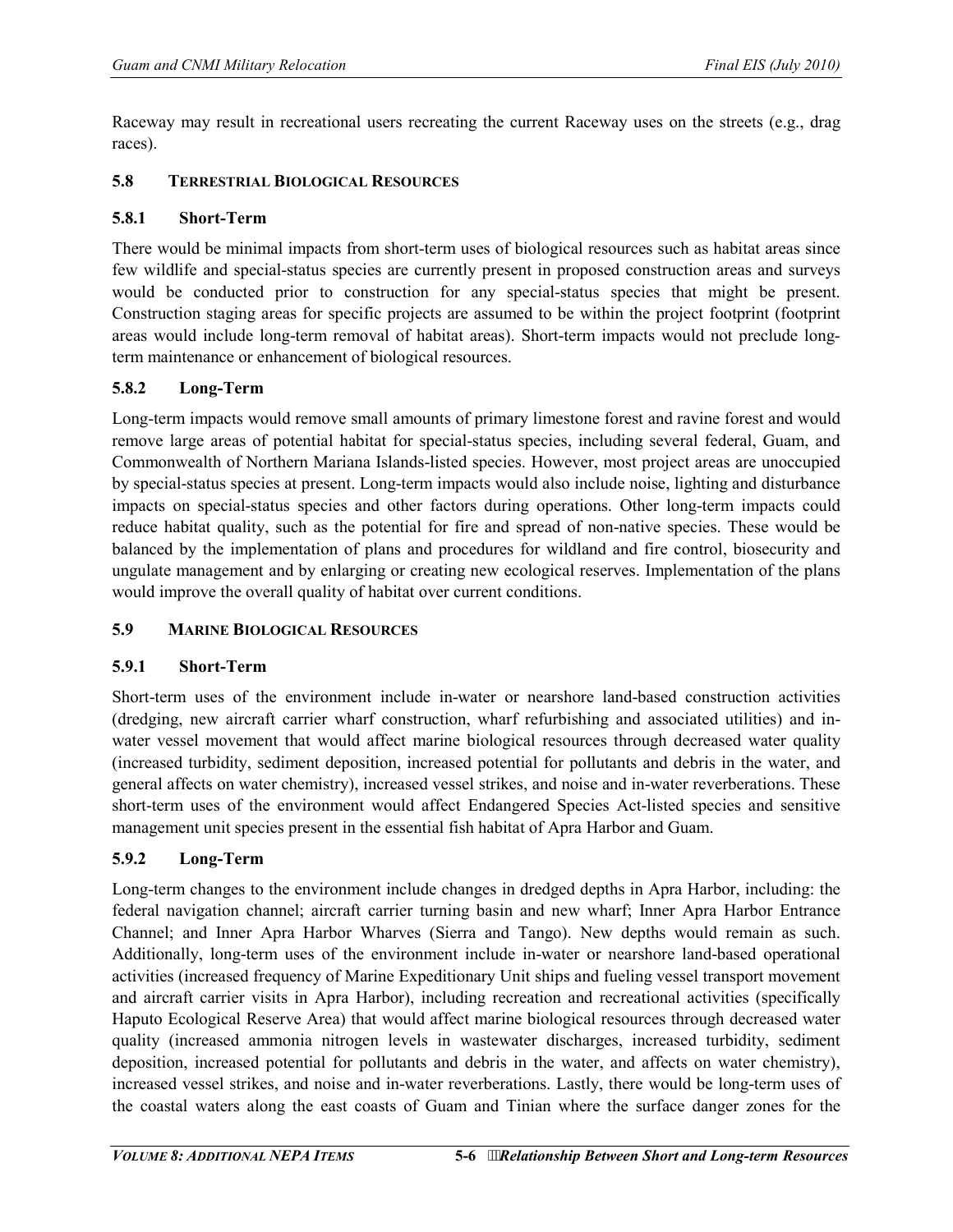training ranges training extend off-shore. These long-term uses of the environment would affect Endangered Species Act-listed species and sensitive management unit species present in the essential fish habitat of Apra Harbor and Guam, and possibly Tinian. Therefore, the long-term productivity of marine biological resources may be compromised.

#### **5.10 CULTURAL RESOURCES**

### **5.10.1 Short-Term**

Construction staging areas for specific projects are assumed to be within the project footprint. Short-term effects to the environment associated with the alternatives include temporary restriction from areas containing historic properties and the possibility of inadvertent or accidental damage from the temporary increased use of an area.

#### **5.10.2 Long-Term**

Long-term changes would include the direct loss and disturbance of 40 historic properties on both Guam and Tinian from construction and demolition, and the long-term restriction from potential traditional cultural properties as a result of training and safety requirements relating to firing ranges. With the implementation of proposed mitigation measures including data recovery and procedures for public access to certain areas, there would be a long-term benefit from the increase in knowledge of the past and the distribution of this knowledge to the public. However, the long-term productivity of cultural resources may be compromised.

#### **5.11 VISUAL RESOURCES**

### **5.11.1 Short-Term**

Construction staging areas for specific projects are assumed to be within the project footprint. During the construction period, views in various parts of Guam and Tinian would likely include clearing and construction activities and construction traffic (including materials being transported to a construction site from the Port of Guam or Tinian Harbor).

#### **5.11.2 Long-Term**

There are no projects adjacent to identified public viewsheds that would directly add to or cumulatively affect visual resources. However, there are numerous projects throughout north and central Guam that would potentially be adding new buildings, structures, and roadways to the landscapes in these areas. Essentially, over time, the visual environment in these areas would become suburban-urban in character and generally more cluttered overall. Additionally, worker housing projects that are proposed off-base would also provide a more urbanized setting, especially in areas that propose to house large worker housing are proposed. Development of the ranges on Tinian would result in large cleared areas and a change to the central area of Tinian. This would primarily affect views from Mount Lasso, the tallest point on the island, as well as views along Broadway and 8th Avenue. Therefore, the projects on Guam and on Tinian, when combined with the various elements of the proposed actions would likely have a negative impact on the visual resources in these areas.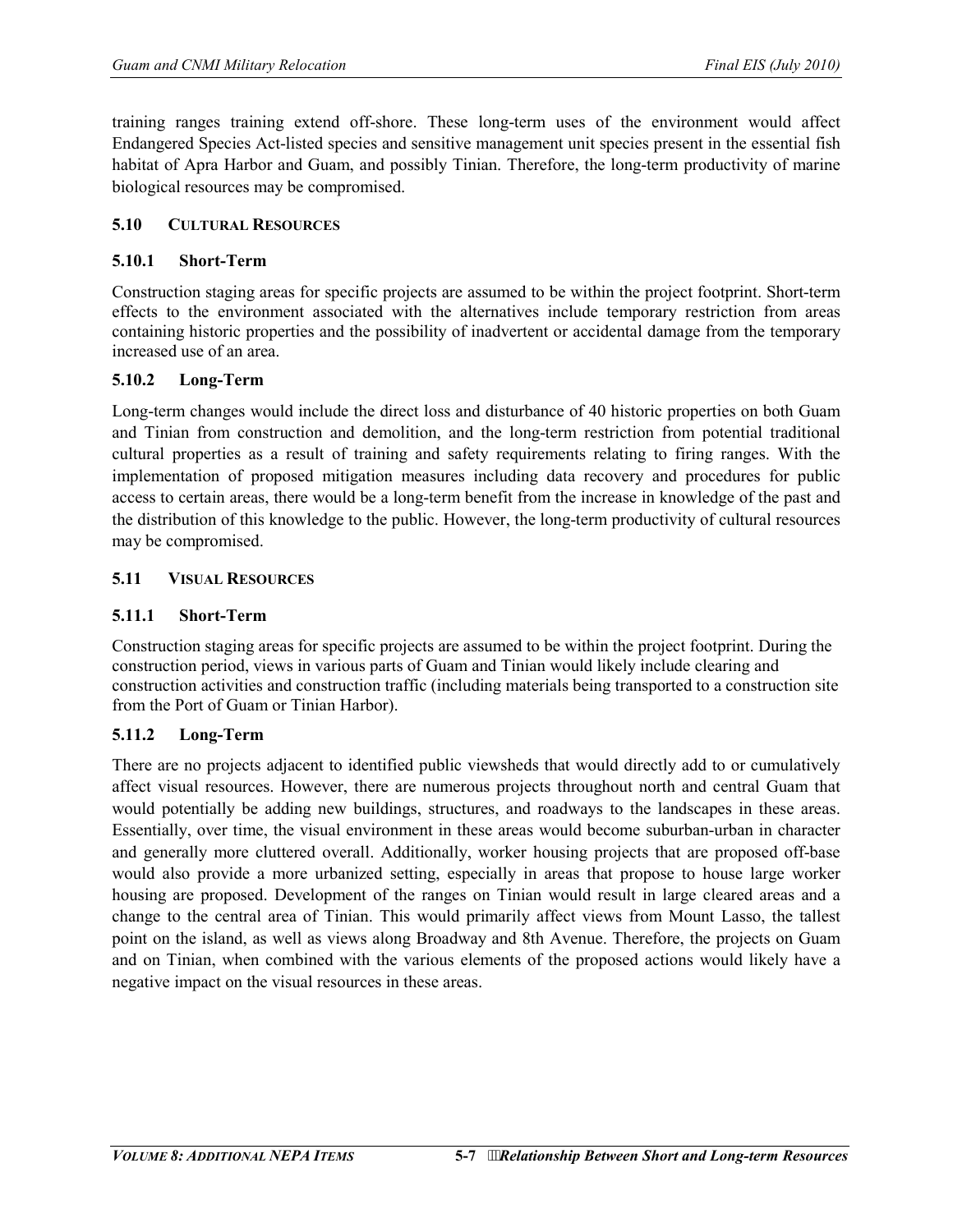#### **5.12 TRANSPORTATION**

### **5.12.1 Short-Term**

### 5.12.1.1 Onshore

There would be substantial short-term effects on the environment during the construction of the many roadway improvement projects envisioned in the proposed actions. The proposed roadway and bridge improvements on Guam would occur throughout the island both on existing military property and off these properties. The temporary effects during the construction phase would include the disruptions of normal traffic patterns through re-routing and congestion.

#### 5.12.1.2 Offshore

Short-term uses of the environment that would affect marine transportation include restrictions to the movement of ships during the construction of the aircraft carrier pier adjacent to the Inner Apra Harbor entrance channel and the dredging in Outer Apra Harbor of the federal navigation channel, turning basin, and pier area.

#### **5.12.2 Long-Term**

# 5.12.2.1 Onshore

Following the construction phase, if all proposed roadway projects are funded under the Defense Access Road or other federal program(s) there would be long-term benefits to Guam from the proposed upgrading of numerous public roads and bridges throughout the island. Under current funding commitments, traffic conditions will remain similar to existing conditions.

#### 5.12.2.2 Offshore

Long-term changes that would affect marine transportation include the new aircraft carrier pier that would be constructed adjacent to the entrance channel to Inner Apra Harbor. While the aircraft carrier is at the pier, security barriers around the ship may impact the movement of other ships into and out of Inner Apra Harbor. The newly dredged areas in Outer Apra Harbor of the federal navigation channel, turning basin, and aircraft carrier pier area would provide a beneficial impact to the long-term productivity of marine transportation.

#### **5.13 UTILITIES**

# **5.13.1 Short-Term**

There would be minimal construction activities associated with the proposed action on Tinian, and there would be less than significant short-term impacts to local utilities. The following description focuses on the effects on Guam.

#### 5.13.1.1 Power

The proposed facilities for military relocation would require reconditioning up to five existing Guam Power Authority (GPA) Combustion Turbines, and upgrades to the existing transmission and distribution system on Guam. Establishing the power demand system for Navy requirements is not anticipated to affect the short-term productivity of the environment since there would be excess power supply of 12.62 megawatts in the peak demand year of 2015 (Volume 6 Chapter 2 Table 2.1-2). Volume 6, Chapters 2 and 3 detail the demand and supply of power.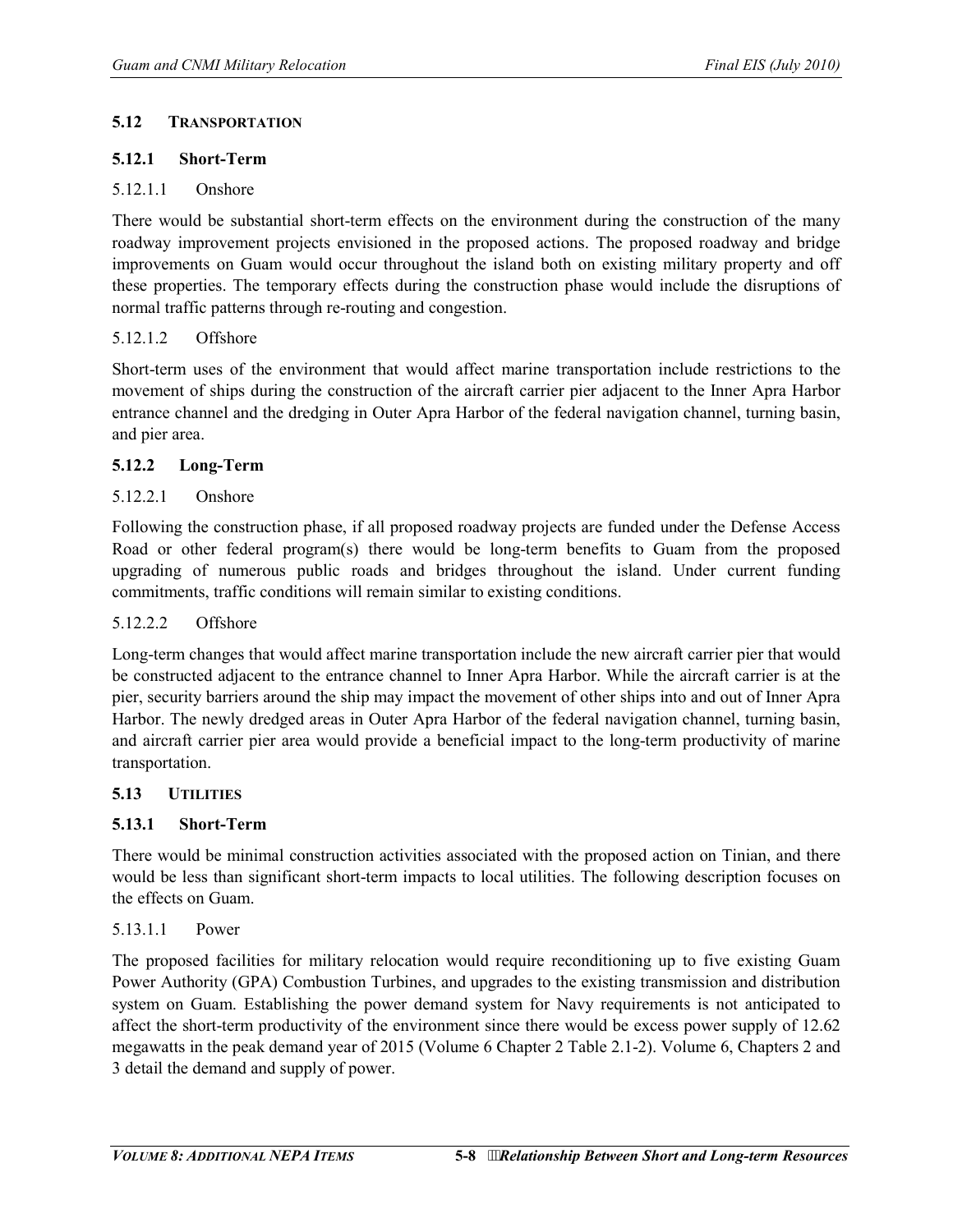The transmission and distribution system would require replacement of existing lines that would become overloaded, installation of a redundant supply line to Andersen AFB, installation of capacitor banks to support anticipated low voltage due to increased loads and upgrades at existing substations to increase capacity.

The transmission and distribution improvements would be along existing electrical easements and would entail replacing one existing overhead electrical line with a new underground electrical line. The construction would require excavation for installation of this line (approximately 4 feet (1 meter) deep) and would have impacts along the route.

Larger substation transformers would be installed near Andersen AFB and the Navy base to support increased loads in those areas. The transformers would be located at existing GPA substation sites and are not expected to have a significant impact on the area. They would be physically larger, but would be installed near the current location to minimize impacts.

Provided all planned reconditioning of generating facilities and transmission and distribution improvements occur in a timely fashion, there would be no power shortfall during the short-term relocation period.

# 5.13.1.2 Potable Water

The proposed facilities for military relocation would require upgrades to the existing water production, treatment, storage, and distribution systems on Guam in order to meet additional potable water demands. The proposed DoD water supply expansion includes development of up to an anticipated 22 potable water wells at Andersen AFB and rehabilitation of the Navy Regional Medical Center wells. In order to meet the projected increase in demand on the Guam Waterworks Authority (GWA) water system, GWA would also need to expand their potable water supply through development of additional potable water wells. Lacking that expansion, DoD would have adequate excess water production capability to provide water to GWA if requested. Existing DoD and GWA groundwater well production is currently approximately an average of 45 million gallons per day (mgd) (172 million liters per day [mld]). The estimated average potable water demand for the DoD expansion is 5.43 mgd (20.8 mld). The production demand growth estimate for GWA is 7.89 mgd (30.1 mld). Total estimated groundwater demand from the Northern Guam Lens Aquifer (DoD and GWA) is approximately 52 mgd (196 mld). Total estimated groundwater demand from the Northern Guam Lens Aquifer (DoD and GWA) is approximately 62.5 mgd (236 mld). This is below the estimated sustainable yield of the aquifer of 81 mgd (308 mld) and thus would not impact the short-term productivity of the environment. However, in the short-term, the GWA water system would be unable to meet the estimated demand due to insufficient production wells and a higher-than-normal percentage of system water loss. There are several proposed mitigations to this condition, among which are the transfer of excess water production from the DoD system to the GWA system, acceleration of the GWA program to find and correct system leaks, and water conservation initiatives by GWA.

With DoD providing excess water production capacity to GWA at numerous strategic points in the GWA transmission system, water supply would be mitigated. However, the GWA distribution system (smaller pipes from transmission system to end users) would still be potentially inadequate and an impact on civilian growth. The construction work camp would be anticipated to be supplied with DoD water transferred to GWA in close proximity to major work camp areas and the work camps provided with new distribution systems, so the work camps should be well taken care of. Other civilian growth may have inadequate distribution capabilities without localized upgrades/repairs performed by GWA.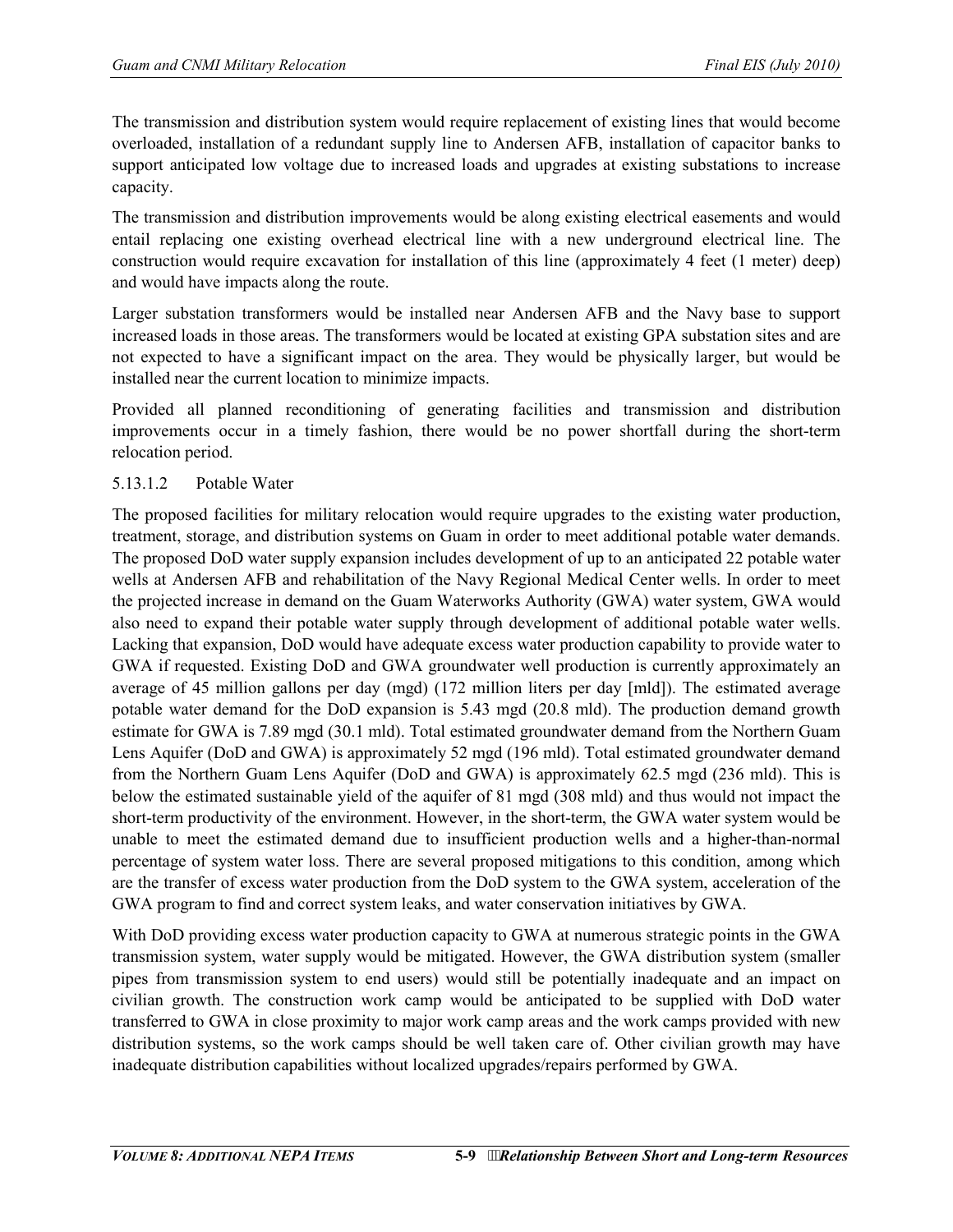#### 5.13.1.3 Wastewater

Refurbishment of the Northern District Wastewater Treatment Plant (NDWWTP) to its original primary treatment design capacity and installation of secondary treatment would meet projected interim and year 2020 wastewater flows. Early and peak year flows would need some modification to operations to allow for a somewhat higher overflow rate. That could be addressed with chemical enhanced treatment to accelerate solids settling. No short-term use of the environment is required to accomplish the required refurbishment or installation of secondary treatment processes other than uses resulting from the procurement of construction materials and/or operation of construction tools and/or equipment.

Use of the Navy wastewater treatment plant (WWTP) at Apra Harbor would be increased primarily due to the transient ship activities. This WWTP has adequate capacity. Some treatment of metals currently does not meet required standards. This would be handled by several actions and would be expected to be resolved. Thus, no short-term use of the environment is required to accomplish the utilization of the Navy WWTP at Apra Harbor to accommodate the proposed relocation.

Impacts from induced civilian growth would be felt in other areas of Guam, such as the Hagatna WWTP and its collection system, the NDWWTP collection system. DoD is seeking sources of funds to assist GWA with secondary treatment upgrades to the Hagatna WWTP and collection systems associated with the Hagatna WWTP and the NDWWTP. Provided timely resolution of collection system needs occur, no short-term use of the environment is required to accomplish the utilization of the Hagatna WWTP and collection systems for the Hagatna WWTP and the NDWWTP.

Small southern WWTPs would be impacted to a small extent from induced civilian growth, but that impact is not deemed significant per the analysis in Volume 6 Chapter 3.

### 5.13.1.4 Solid Waste

The solid waste management alternative would not involve any change to existing facilities. The existing Navy sanitary landfill at Apra Harbor would continue to be utilized for municipal solid waste until the new public landfill at Layon is completed and open for use, which is anticipated to be by July 2011. At that time, all DoD municipal solid waste would be disposed at the new Layon Landfill per the agreement with GovGuam. Other waste streams that are not accepted by Layon would continue to be disposed at the Apra Harbor Landfill. Implementing this solid waste alternative is not anticipated to affect the short-term productivity of the environment.

# **5.13.2 Long-Term**

All training on Tinian would be considered "expeditionary," in that the Marines would bring all necessary equipment to the ranges, would bivouac onsite, and would remove all equipment following completion of the training activities. No construction of utility infrastructure or tie-ins to public utilities is proposed to support the firing ranges on Tinian. There would be less than significant long-term impacts to local utilities on Tinian. The following description focuses on the effects on Guam.

# 5.13.2.1 Power

Long-term impacts would arise due to electrical utility upgrades that include the installation of an underground electrical line. Moving the line from overhead to underground would reduce the impact of tropical storms on the electrical system (improve reliability) served by that line. The existing substations for Andersen AFB and Orote would be larger but would be located at existing substations and would have a minimal impact. The transmission and distribution easements for electrical lines that currently exist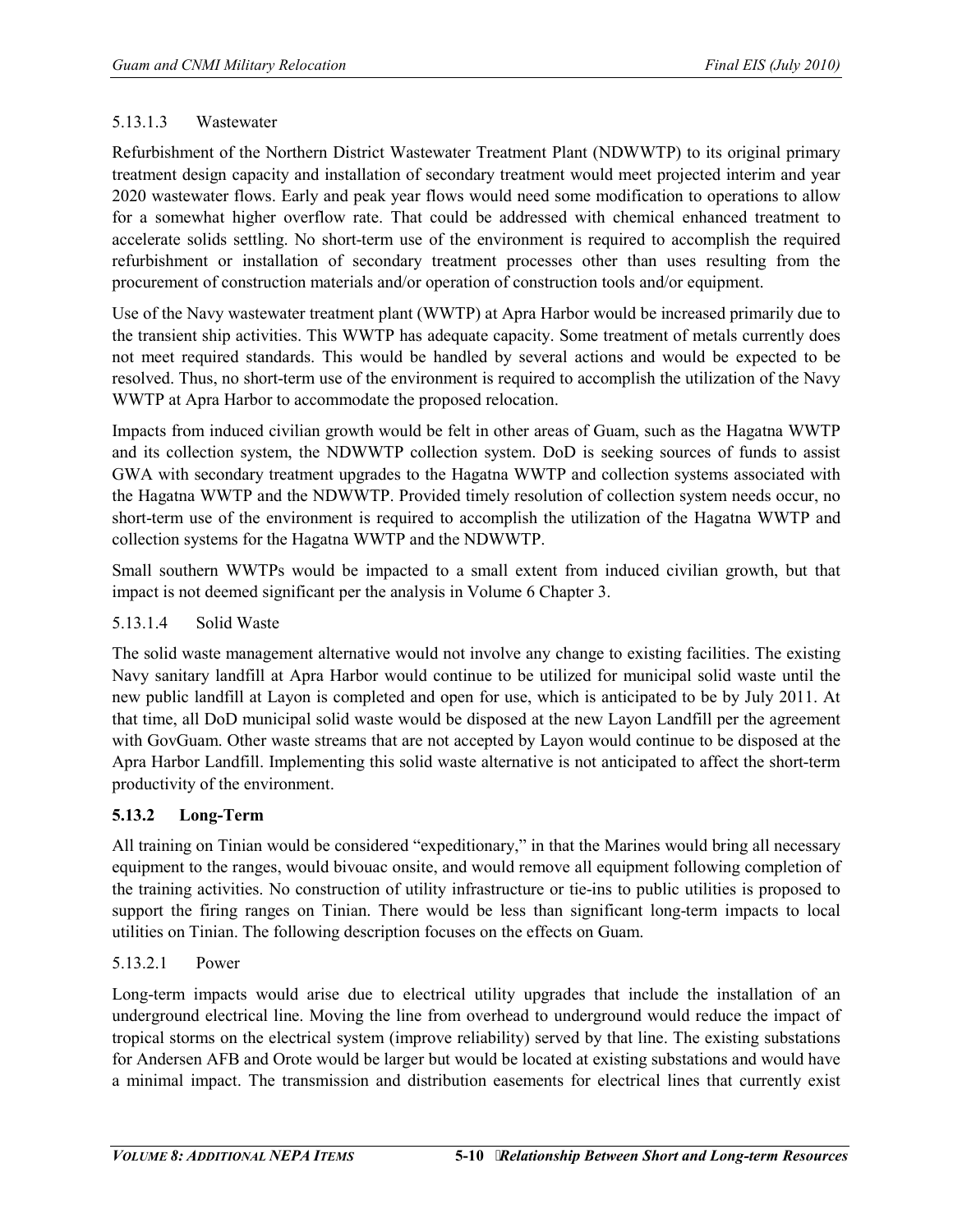would be used for the anticipated line upgrades. Therefore, the long-term productivity and reliability of power infrastructure may be improved.

#### 5.13.2.2 Potable Water

Including the proposed DoD expansion, the total planned well production from the Northern Guam Lens Aquifer (DoD and GWA) is approximately 47 mgd (178 mld) after all relocation activities have been completed. The total sustainable yield estimate for the Northern Guam Lens Aquifer is 81 mgd (307 mld). Therefore, the increased demand on the potable water supply resulting from the proposed military relocation to Guam is consistent with the sustainable yield estimates.

In accordance with DoD Unified Facilities Criteria, DoD water demands used to develop the proposed DoD water system were calculated assuming the maximum daily system capacity. However, the above numbers were based on an approximation of the average daily demand for DoD utilizing conservation and sustainability approaches. GWA estimates for the Guam civilian demand are based on average per capita daily demand plus an estimate of industrial uses. With the estimated average daily demand from NGLA sources of 47 mgd (178 mld) and the estimated sustainable yield of the northern Guam lens aquifer of 81 mgd (308 mld), the development of the proposed DoD water supply to support the military relocation is not expected to adversely impact the long-term productivity of the Northern Guam Lens Aquifer. Therefore, the long-term productivity of potable water infrastructure may not be compromised, and the overall reliability of the potable water system would be improved.

# 5.13.2.3 Wastewater

Refurbishment of the NDWWTP to its original design capacity, expansion of capacity to between 12 and 18 mgd (45.4 and 68.3 mld) and installation of new secondary treatment plant processes would ensure that increased wastewater flows to the NDWWTP receive adequate treatment prior to discharge of the effluent via the ocean outfall. This improvement in treatment efficiency would be offset during the period of time after primary treatment plant refurbishment has been completed and higher flow rates to the plant begin, but before secondary treatment plant upgrades are completed. The net effect during this interim period of time would likely have a negative impact on a small area of the ocean. However, after secondary treatment plant upgrades are completed, there would be an overall positive on the long-term productivity of the environment due to a reduction in pollutants in the secondary treatment plant discharge as compared to the pollutant loading from the NDWWTP that occurs today.

# 5.13.2.4 Solid Waste

The long-term solid waste management alternative would include use of the planned new GovGuam landfill (i.e., Layon Landfill), which is currently being constructed.

# **5.14 SOCIOECONOMICS AND GENERAL SERVICES**

# **5.14.1 Short-Term**

Short-term construction is expected to overlap with the arrival of Marine Corps personnel. This overlap, including the effects of spin-off economic growth in the private sector, would generate a Guam "boomtown" situation in that economic opportunities would be characterized by rapid population growth, labor shortages, cost of living increases, temporary demands on general services, and strains on the quality of life for many residents. The end of this "boomtown" period would technically be an economic recession, though its effects would be lessened by the use of many temporary alien laborers who would return to their home countries. Part of the short-term impacts include land acquisition actions that would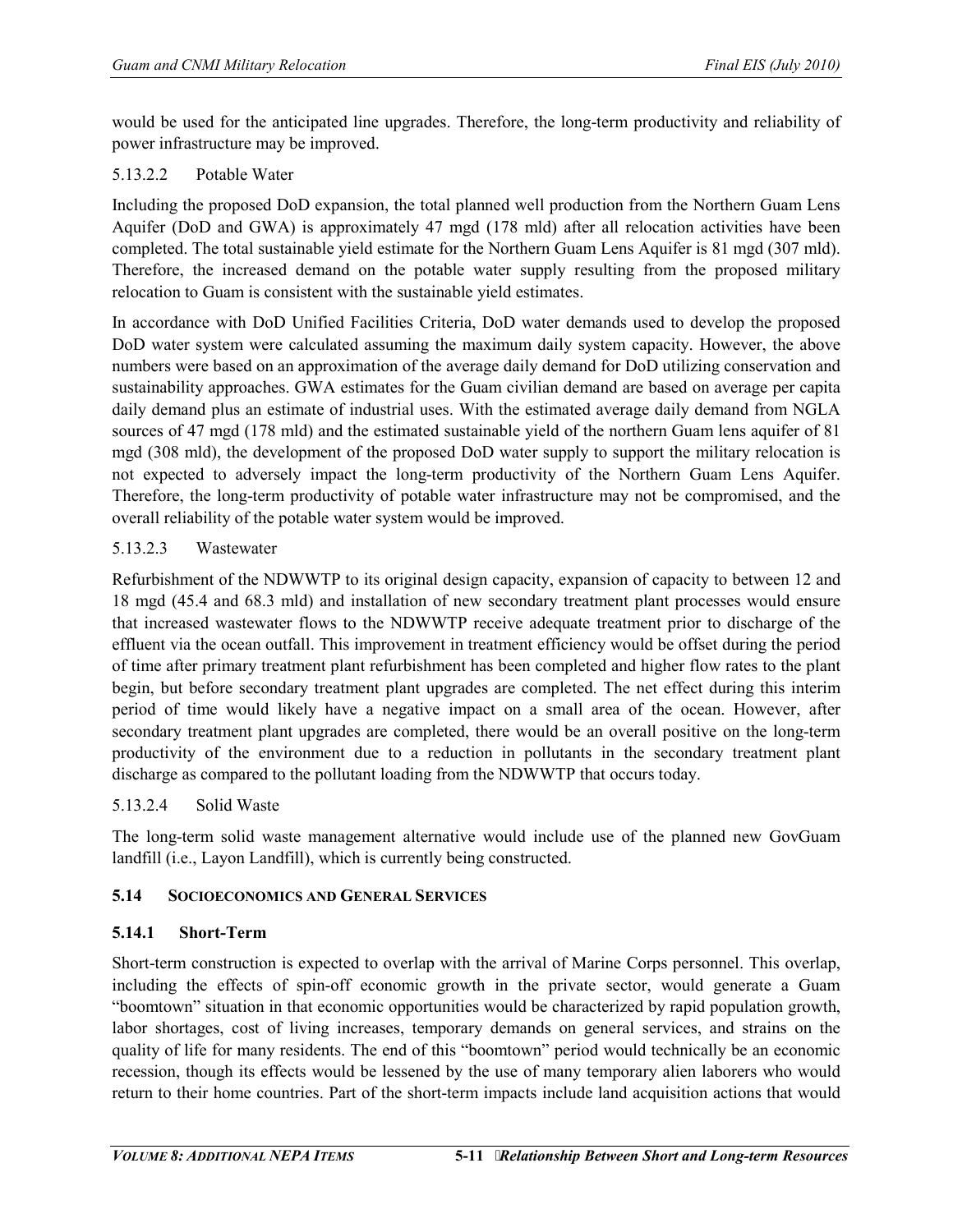affect various private landowners and GovGuam lands due to socio-cultural affiliation to their family property and the need to relocate to other areas in Guam. On Tinian, short-term impacts would be minimal.

# **5.14.2 Long-Term**

Long-term operations are expected to positively impact the Guam economy; although there may be some adjustments related to the tourism industry and military-civilian relations. Because of the increased permanent population, local government would have to increase its level of service in most agencies on a more permanent basis than may be required by the construction stage population boom. Therefore, the long-term socioeconomic productivity may be improved on Guam. On Tinian, long-term impacts on jobs would be minimal. Additional economic impacts could be beneficial if liberty is granted to troops while they are on Tinian. This impact however, may be countered by the loss in economic revenue due to the non-renewal of leases to cattle ranchers in the Lease Back Area.

# **5.15 HAZARDOUS MATERIALS AND WASTE**

# **5.15.1 Short-Term**

There are waste sites undergoing characterization and/or restoration under various environmental programs. Consideration and careful attention during project design phases must be given prior to construction to avoid overlap with these sites. If relocation of proposed construction projects that may overlap these waste sites is not possible, then various BMPs, Standard Operating Procedures (SOPs), and construction operational protocol (Volume 7) must be followed to protect human health and the environment. Construction activities would not interfere with waste site characterization and/or restoration. In addition, special design techniques and methodology will be required to ensure the longterm structural integrity of proposed construction projects. Also, proposed expansion construction areas may contain munitions and explosives of concern (MEC). Naval Ordnance Safety and Security Activity (NOSSA) Instruction 8020.15B establishes the Explosive Safety Submittal Process (ESS) to provide effective review, oversight, and verification of the explosives safety aspects of munitions responses (Navy 2009). Finally, demolition of existing structures could result in the requirement to dispose of asbestos containing materials and/or lead-based paint. However, there are numerous BMPs and SOPs (Volume 7) that would minimize any potential short-term impacts to human health or the environment. Construction staging areas for specific projects are assumed to be within the project footprint.

Given the various BMPs and SOPs (Volume 7) that would be required for the various construction and/or demolition projects, the proposed actions would not be expected to result in any impacts that would pose short-term risks to the general public or the environment.

# **5.15.2 Long-Term**

The proposed actions would result in the increased transportation, handling, use, and disposal of hazardous materials (e.g., petroleum, oils and lubricants/fuels) and hazardous wastes (pesticides, herbicides, solvents, lubricants, heavy metals, etc.). However, through the use of various BMPs and SOPs (Volume 7) long-term impacts would be minimal As a result, the long-term environmental productivity may be improved. The proposed actions would not affect long-term management of hazardous waste sites.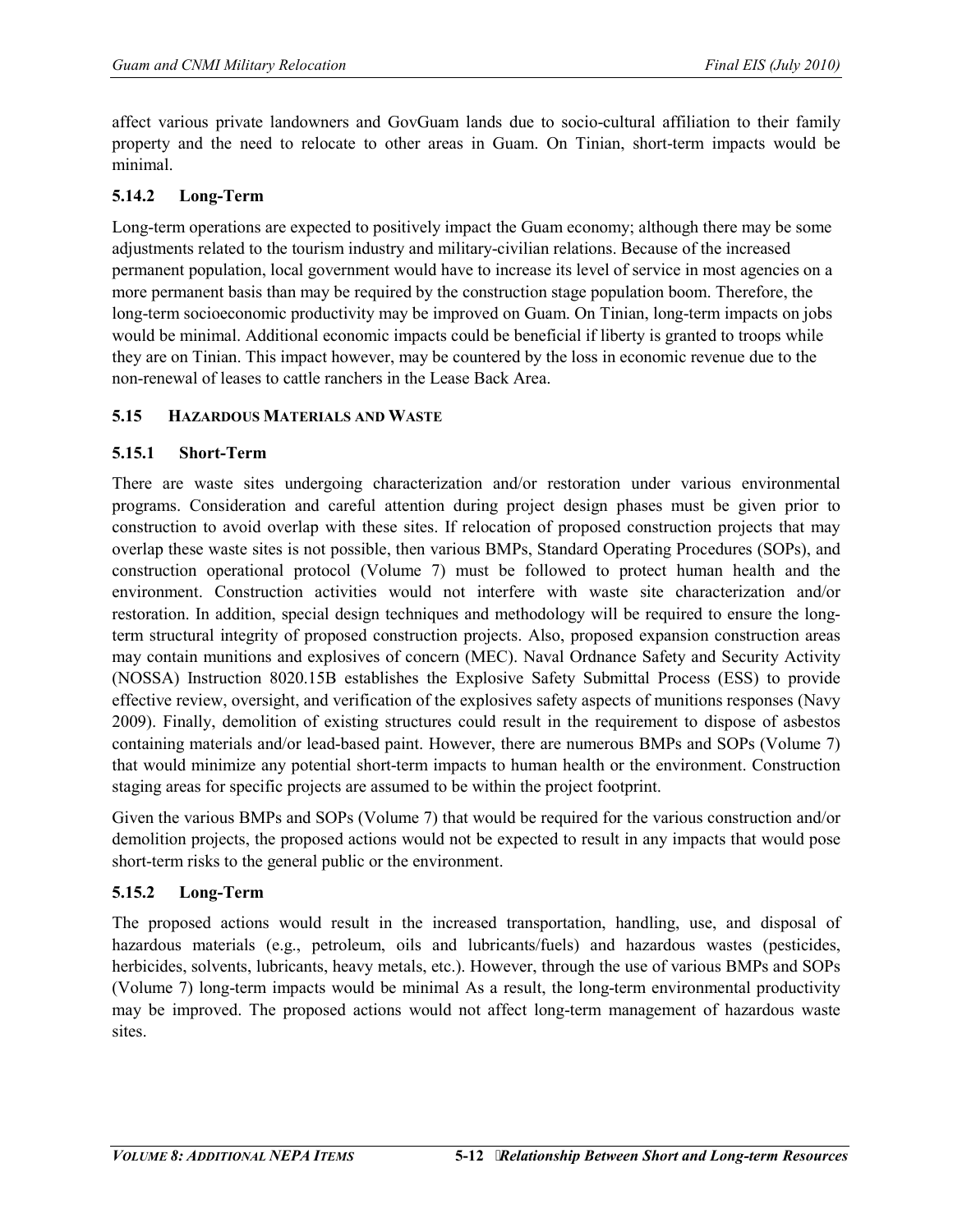#### **5.16 PUBLIC HEALTH AND SAFETY**

### **5.16.1 Short-Term**

The proposed actions would be expected to result in short-term impacts to health care services, protective services, and potable water service.

The island is currently designated a Medically Underserved Area and falls below the national average in terms of health care provider to general population ratio. Based on the potential for an increase in notifiable disease and mental illness cases, a short term impact to health care services is anticipated until funding or other assistance to correct health care service deficiencies is identified.

Without increases in police and fire services (i.e., more personnel and equipment) to compensate for population increases, it would be expected that response times would increase. Because adequate increases in police and fire personnel needed to maintain existing service conditions are not likely, shortterm impacts to police and fire services are anticipated until funding or other assistance to correct service deficiencies is identified.

The Guam Waterworks Authority (GWA) water system infrastructure does not meet the basic flow and pressure requirements for some customers. These conditions can result in microbiological and other contaminants entering the distribution system potentially resulting in illness. GWA water distribution system problems also exist, which may result in customers receiving inadequate supply/service. Since it is doubtful that the GWA could fund and implement required upgrades in time for the proposed military relocation to Guam, it is anticipated that short-term public health and safety impacts from increased demand on potable water and potential water-related illnesses would occur.

### **5.16.2 Long-Term**

The proposed actions would not be expected to result in any impacts that would pose long-term risks to health, safety, or the general welfare of the public.

#### **5.17 ENVIRONMENTAL JUSTICE AND THE PROTECTION OF CHILDREN**

Environmental justice examines the potential for adverse impacts to disproportionately affect socially disadvantaged groups, including racial minorities, low-income populations, and children. Whether an action is short-term or long-term would not affect the disproportionate nature of an impact. Therefore, the relationship between short-term use of the environment and long-term productivity does not apply to environmental justice.